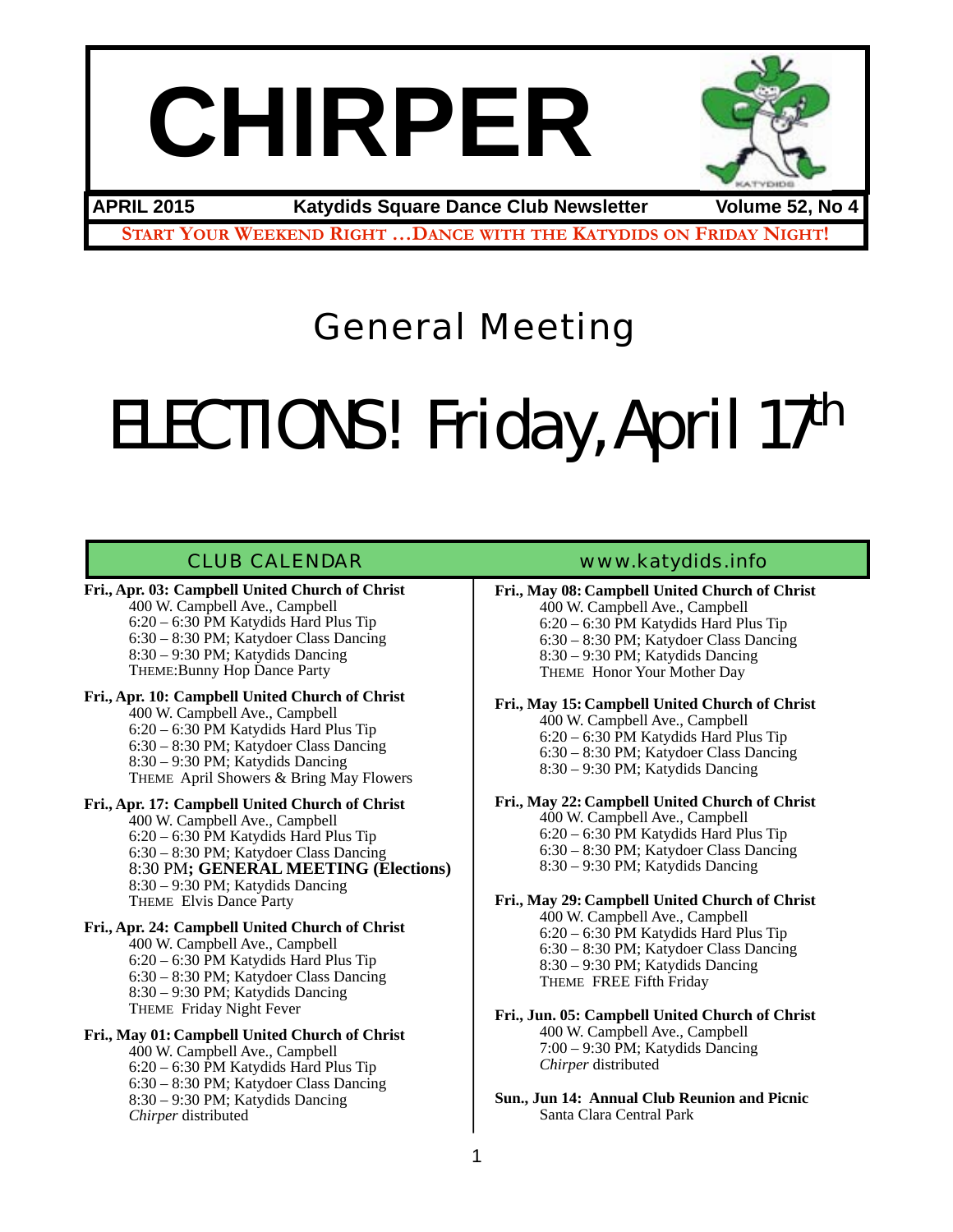## SQUARE HEAD ASSIGNMENTS

and DUTIES *Super Square Head Stephanie Stevens (408-871-9525)* 

Apr. 03 .......Stevens Apr. 10 .......Clark / Steele Apr. 17 .......Grubb / Lehnhoff Apr. 24 .......Wilhelmsen May 01 .......Steele

May 08 .......Hebson May 15 .......De Lapp May 22 .......Wies / McManus May 29 .......Bruns

Jun 05.........Willey Jun 12 .........Franger / Moore Jun 19 .........Angotti / Smith Jun 26.........Matolyak / Parsons

#### **Before the dance:**

- Notify the Super Square Head, Stephanie Stevens, 408-871-9525 of any needed changes to assigned dates.
- Purchase and bring 6 to 8 lbs ice for the water cooler. • On scheduled night, the designated Square Heads should arrive by **6:00** PM.and stay until clean up is fin-
- ished around 9:45 P.M A Katydids member with a key will open the doors. • Sweep floor if needed and set up tables and chairs.
- Make ice water and start hot water for tea & coffee..
- Set up food & drink tables and put out flyers on table.

#### **During Club dance:**

- Welcome everyone at the sign-in table.
- Collect a **\$5.00** donation from each guest and have them sign in. "Regular" guests sign the prepared sheet, new guests sign the guest book.
- In the green box, there is an envelope with petty cash for making change.
- Offer raffle tickets: 5 tickets for \$1.00.
- In the green box, there are envelopes for keeping track of money collected during the evening.
- Divide the raffle proceeds 50% to the Club, 50% to the winner.
- Check that water and cups do not run out during the evening.

#### **After the dance:**

- If Treasurer is not present, pass monies collected to any Executive Board Member.
- ALL MEMBERS can help the Square Heads clean up. Help put away tables and chairs and pack up the coffee pot, cooler and other supplies put back into the Club cupboard.
- *Remove non-recyclable trash accidentally tossed into the designated recycle bins*. Take the trash bags out to the dumpster located in the side parking lot.
- Sweep or wet mop the floor as necessary.
- Note: Tables must go into the closet FIRST (remember the Caller's table, too), then the chair rack.
- Notify the Quartermasters, **Steven Lehnhoff or Naomi Grubb** (408-227-3631) of any supplies needed for the next week.

#### OTHER SQUARE DANCE EVENTS **Plus Level Dances (except as noted)**

- **Apr. 4: Anniversary Dance; El Camino Reelers** St. Andrews Methodist Church 4111 Alma St., Palo Alto 7:30 – 10:30 PM; Callers: Rich Reel, Gary Monday
- **Apr. 11: Circus Circus; Rockin' Jokers** Sunnyvale Presbyterian Church 728 W. Fremont, Sunnyvale 7:30 – 8:00 PM; ; Cuer: Sue Harris 8:00 – 10:30 PM; Caller: Tony Oxendine

**Apr. 17-19: California State Square Dance Convention** Mission Village Conference Center, San Diego Callers: Deborah Carroll Jones, Bronc Wise, Michael Kellogg, Ken Ritucci Cures: Rey & Sherry Garza, Sue & Phil Harris

#### **Apr. 18: Hoedown; Farmers & Farmerettes**

Walters Jr. High School, 39600 Logan Blvd., Fremont 7:30 – 8:00 PM; Cuer: George Gardner 8:00 – 10:30 PM; Caller: Eric Henerlau

#### **Apr. 25: General Dance; SCVSDA**

St. Andrews Methodist Church 1111 Alma St., Palo Alto 7:30 – 10:00 PM; Callers: Bob Elling, Rich Reel

#### **Apr. 25: Hoedown; Keeway Swingers**

Walters Jr. High School, 39600 Logan Blvd., Fremont 7:30 – 8:00 PM; Cuer: Barbara Lynn Smith 8:00 – 10:30 PM; Caller: Rick Hampton

#### **May 9: Black & White Ball; Krazy Dazys**

**May 8-10: Silver State Square and Round Dance Festival** Grand Sierra Resort, Reno, NV Callers: Dan Nordbye, Bronc Wise, Jet Roberts Cuers: Chuck & Sandi Weiss

#### **May 16: General Dance; SCVSDA**

Sunnyvale Presbyterian Church 728 W. Fremont, Sunnyvale 7:30 – 10:00PM Caller: Rick Hampton

#### **May 22-24: Golden State Round-up; NCSDA**

San Ramon Marriott, San Ramon, CA Calles: DeeDee Dougherty, Jack Pladdys, Mike Seastrom, Matt Worley Cuer: TJ & Bruce Chadd

#### **May 30: Caller Appreciation Dance; SCVSDA/SCVCA**

Sunnyvale Presbyterian Church 728 W. Fremont, Sunnyvale Callers: Jim Osborne, Robert Algea, Tork Clark, Bob Elling, Keith Ferguson, Kurt Gollhardt, Harlan Kerr, Diana Hilliard, Wayne Janssen, Al Knoppe, Mike Luna, Roger Smith, Bob Steele, Vicki Woods Cures: Sue Harris, Barbara-Lynn Smith

**June 7: Ice Cream Fling Thing; Bows & Beaus** 7:30 – 8:00 PM; Cuer: Sue Harris 8:00 – 10:30 PM; Caller: Michael Kellogg

**Jun. 24-27: National Square Dance Convention** Springfield, MA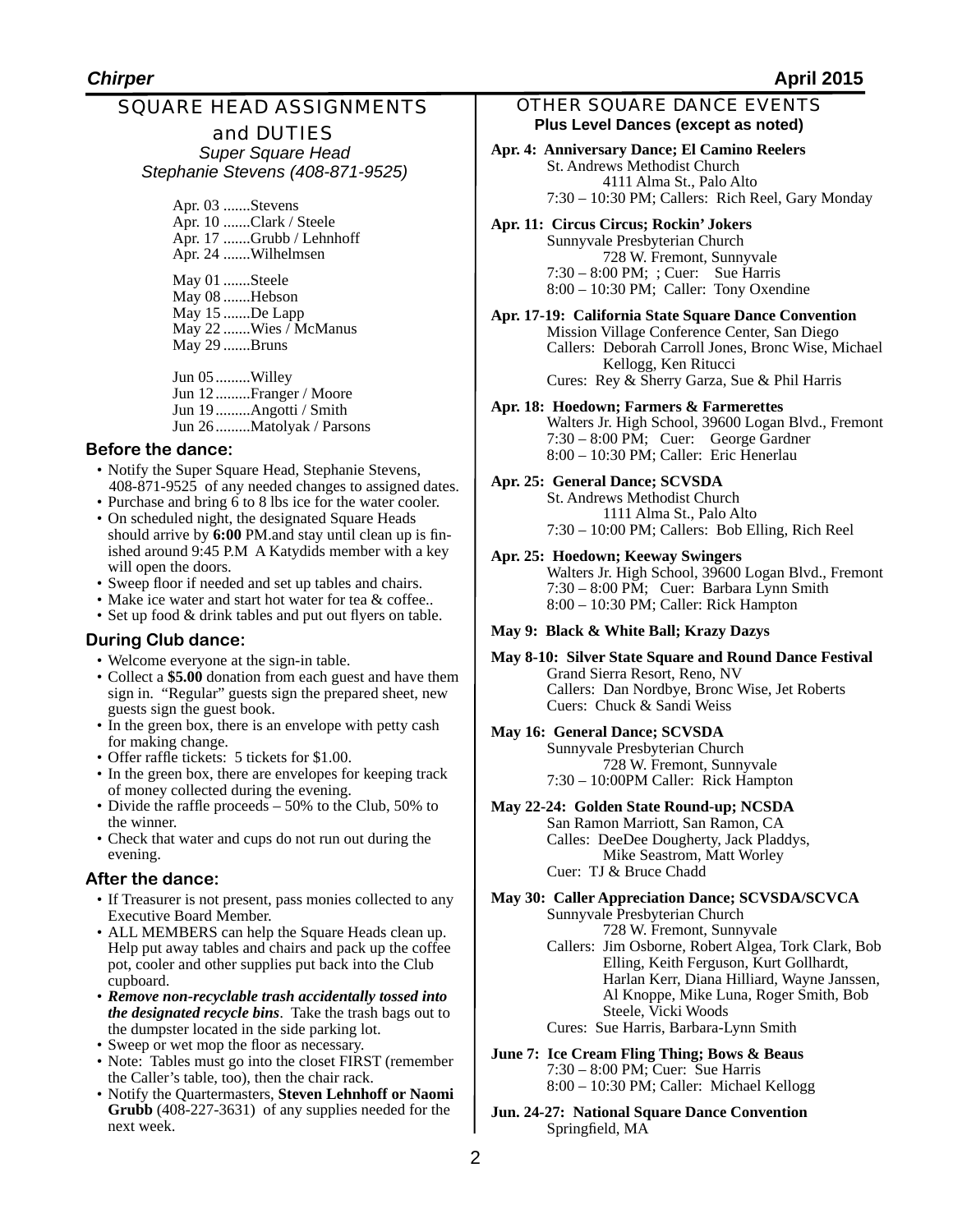# PRESIDENT'S CORNER

Hi Katydids and Katydoers,



We will be having our General Meeting

on Friday, April 17 after the class (8:30) to elect officers for the coming year. We need all of our members to come to the meeting for the election.

I am glad to see the class progressing so well with their dancing. I hope to see them graduating soon.

The Katydids have been doing weekly themes since **Linda** started them last summer. I would appreciate feedback as to your thoughts on weekly themes. Should we continue the themes, switch to doing just one or two a month, discontinue the themes all together or do something all together different? You can email me at **Lloyd@Katydids.info** or talk to me or another Executive Board member at Club.

The Club has done potluck dinners in the past on special occasions. Should we continue doing an occasional potluck before dancing?

I want to remind members that the Club doesn't run itself. The Club requires a fair amount of time from officers to keep everything running smoothly. The time is approaching for the election of officers again. After the election the new officers will be approaching members to do one of the many appointed jobs that are needed to be filled this year. By accepting one of these positions you help reduce the work load on the Board members.

We have our picnic site reserved for Sunday, June 14, and need some volunteers for the setup and the barbequing at the picnic. Any help would be appreciated.

# **Lloyd**

# SAVE THE DATE!

. . . . . . . . . . . . . . . . . . .

**Jun., June 14: Annual Club Reunion & Picnic** Santa Clara Central Park, Pavilion-A 11:00 AM – 3:00 PM

# HAPPY ANNIVERSARY !

**Morris & Louise Hosoda…………Apr. 5 Jim & Joann Osborne ……………Apr. 7** NEWER DANCER HOEDOWN

*Be an angel – Support our newest dancers!!*

**– – SEPTEMBER (2014) CLASS LEVEL – –**

**Sat., Apr.. 18th** Earthquake Hoedown; Castaways Resurrection Lutheran Church 2495 Cabrillo Ave., Santa Clara 7:30 – 10:00 PM Callers: Bob Steele, Mike Luna, Roger Smith

## **– – JANUARY (2015) CLASS LEVEL – –**

**Sat., May.. 2nd** Butterfly Ball; CPSD

**Sat., June 27th** Resurrection Lutheran Church 2495 Cabrillo Ave., Santa Clara 7:30 – 10:00 PM Callers: Tork Clark, Roger Smith

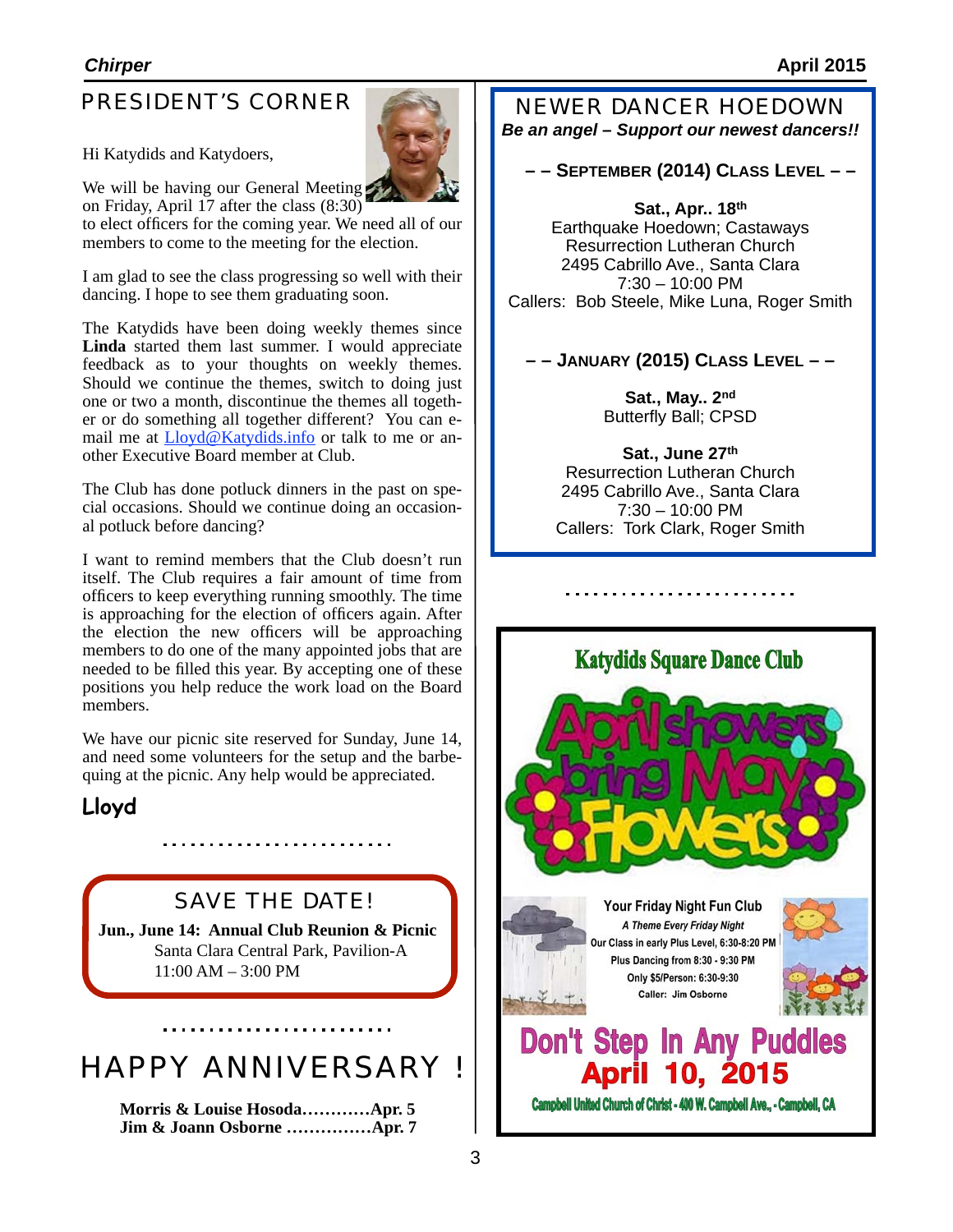## CALLER'S CORNER

Have you EVER watched a professional ball team, band, circus act... and quietly said to yourself I could do that? For most dancers a MWSD night is a leisure recreation entertainment event. Go to a dance,



pay a little, dance a bit, eat a bite, dance some more, and IF sufficiently entertained have a desire to do it again soon.

BUT what we do with MWSD takes a minimum dancer skill level that develops as class progresses & experience builds. What dance are ya going to tonight, Basic 1 (B30), Basic 2 (B51), Plus... ? Whatever you choose the odds are quite high the caller prepared for the night. Maybe not specifically in the 24 hours before the dance but probably over the last few days, months, years, decades.

For a few months Katydids Member & New Caller **Val Paterson** and a fellow New Caller **James Thompson** have been getting dancers together so they can practice and hone their New Calling skills. These sessions have been on Thursday afternoon at the home of Karl & Jackie (CPSD luminaries) in San Jose. However for the last 5 weeks **Karl & Jackie** have been traveling so frequently Katydids visitor **Barbara Johnson** has generously been hosting the sessions at her home in Sunnyvale.

These type sessions are a valuable element in the growth of any Caller, AND the dancers that attend the sessions. I helped with the sound system so I attended the last 5 sessions. From what I saw & heard talking to dancers, Val & James were NOT exploiting the generously offered time of the dancers. The attending dancers MAY have gotten as much or MORE out of the sessions than Val & James. Sometimes ya just gotta see the sausage being made to REALLY appreciate some of what it took to achieve the final tasty result. Calling is NOT instant, and occasionally has smelly and even yucky elements during preparation.

I believe they cannot accommodate much more than one square, but YOU may find an increase in YOUR personal dancing entertainment level by having some exposure to how that last Allemende Left & DoSaDo (NOT DoSiDo) came to fit into the dance. I believe the current SCVSDA President and some experienced dancers picked up a new insight over the last 5 weeks.

Give Val a call or e-mail to see if they need dolly's to push around. She is on the Katydid roster.

OH! New Callers NEED Experienced & New Dancers when doing what **Val & James** have been doing. There is only one way to experience the FEAR and TERROR of calling something and realizing the

e results are TOTALLY unexpected. AAaaa was it the dancers or ME the Caller? At second though that is kina cool, no fear or terror, Can I Cause That To Happen Intentionally?

**JIM** (Katydids Club Caller)

#### 

### DANCE OPPORTUNITY

Please come to DANCE for us part or all of the day! To help support a Caller Workshop with Coach Rich Reel.

Saturday, April 25th, 10AM Club house at 900 Golden Wheel Park Dr between Gish & Brokaw on Oakland Rd. San Jose

Suggested: Donation \$5 per Caller (DANCERS ARE FREE!)

Salad, Fruit, Decaf Coffee, tea & hot water will be provided. Finger food always welcome.

For more info call Diana or Albert at 408-453-9450 or 408-315-1874

**Val**

## GETTING TO KNOW YOU …

#### *Marian Honig*

I was born in New Jersey and lived there until adulthood. My husband, who came from NY, and I met the old fashioned way, long before online dating, by his sister introducing us. He moved to California first for his job and settled into a



house. I came out shortly thereafter in 1983. Our two daughters were born and raised in San Jose. Tragically my husband lost his battle with cancer and passed away several years ago.

After more than 36 years of nursing, I decided to retire 2 months ago. It was a very good decision. I'm thoroughly enjoying myself. I get to travel around the country visiting my daughters, relatives and friends a few times a year. It's interesting to visit other parts of the U.S. and see what's happening outside of California, but it's always nice to come back home.

From the *Katydoer News*, Vol. 2, #9, July 18, 2014 The activities that I enjoy include reading, going to movies and plays, dining out, and walking. Dancing wasn't on my list, but when **Val** asked me to give square dancing a try, I thought what the heck. Well, it's been fun with plenty of laughter, and there's lots of friendly people. So, I can now include square dancing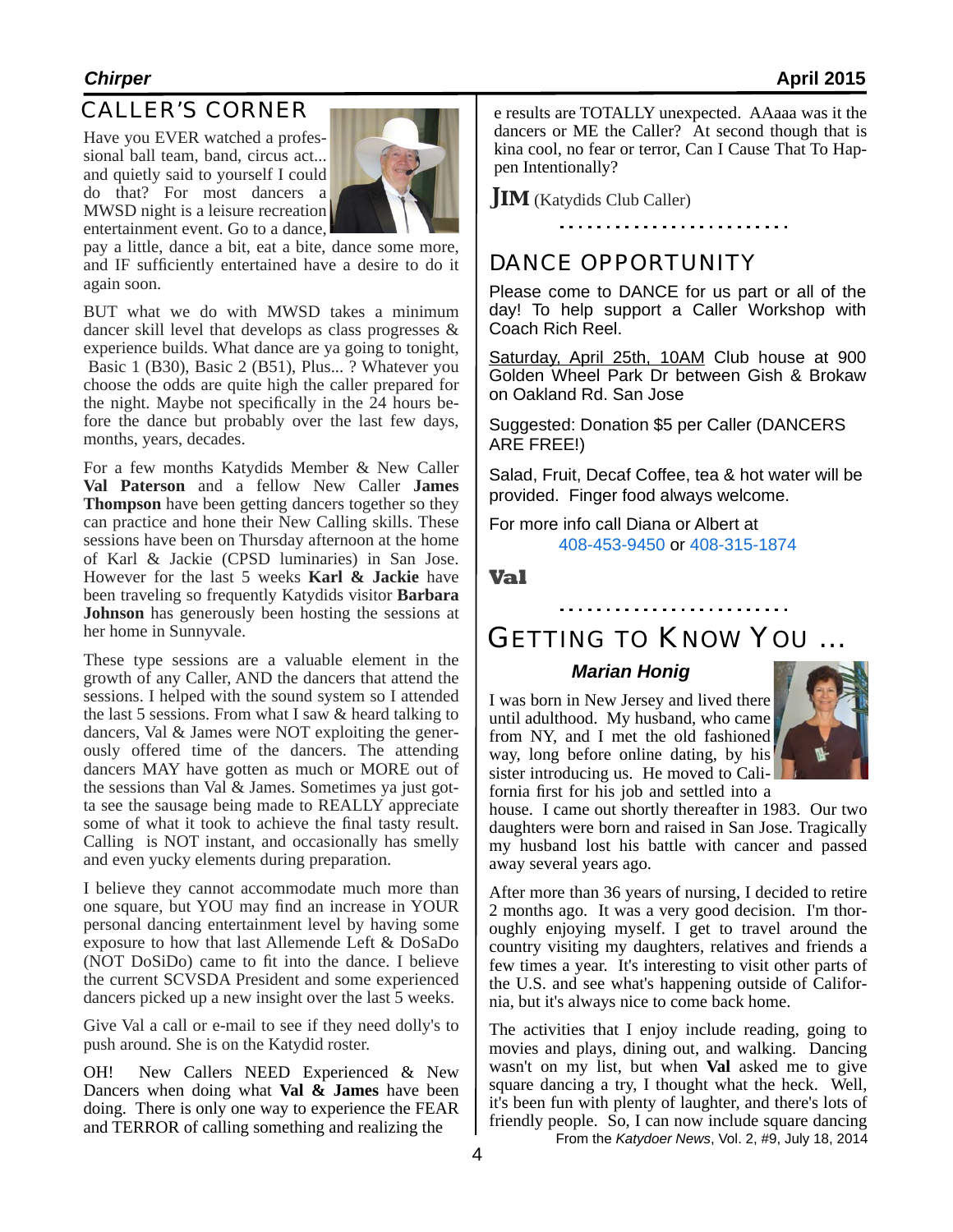As most of you know by now we had a situation of a "dancer down" on Friday, March 13. It was **Alice McManus** who fell in the front



square with no one able to describe how she fell, not even **Alice,** around 7:05 PM. Fortunately for us we had a Katydoer who is a retired nurse, Marian Honig, who was in the same square and responded quickly to help her. Also on hand was **Skip Stevens,** who has experience on what to do under these emergency situations and called the Campbell EMS rather than 911 which may delay a few seconds in response time since it may be relayed once or twice before it gets to the local EMS. Anyway they were here by 7:23 PM. In the meantime, **Alice** could not endure the weight or contact of an ice pack so she was made comfortable as possible until EMS arrived. She was taken to O'- Connor Hospital and tests revealed that she had a hairline fracture of the hip, not severe enough to undergo surgery. Monday, she was sent to Stonebrook Health & Rehabilitation in Los Gatos. On my last visit, Saturday, March 28, I learned that she changed rooms and her rehab is doing great. She has been getting around with a walker and is gradually being upgraded to a cane. She can maneuver around real well and I say she is ready to go home. In case she hasn't by the time you read this, her new direct line number is: 408-458-3423…

**Char Pitts** departed for Santiago, Chile on March 18 to attend to her granddaughter's wedding and to enjoy visiting with new relations and their summer weather. I'm sure we will hear more about this trip on her return…

**Janis Parsons** is not over yet with her reaction to her medication and should be winding down to resolving this problem as she is booked to go on a week's cruise on April 10…

**Kathy Shaney** had a bout with low sodium as told to me by **Ted** on Friday, March 27<sup>th</sup>. I believe she is home now and the technical term may be hyponatremia…

> *Morris Hosoda*  [moho77@gmail.com](mailto:moho77@gmail.com)



**Bob Steele............................Apr. 27**

## *Chirper Chatter*...  $\Box$  MEG FERGUSON, Wife of Caller, Keith Ferguson

*Below are two messages that Jim Osborne recently sent to Club members via email: We are re-printing them here for those who either do not have access to email or who do not regularly check their messages. Our thoughts and prayers and with Meg and Keith.* 

#### March 25: message forwarded by Jim Osborne:

\* Meg suffered the stroke Tuesday evening (3/,24) just before midnight.

\* She was operated on Wednesday afternoon, and the surgeon said the surgery went well, but she will have a long road to recovery. He cannot predict how complete a recovery she might make.

\* Following the surgery, she was no longer being sedated, but was in a "coma", and she remains in that state now.

\* Earlier this evening (Wednesday) they decided to use a special heated "air blanket" to raise her core temperature. Her brother and I (and the nurses) then noticed that she was moving both her legs, as if trying to adjust for more comfort.

\* Earlier this morning (around 1 a.m.) I returned to the hospital to sign a consent form to add a drain later this morning. On this visit, I noticed she was moving both her legs and her arms. In fact, when the nurse used a light shining in her eye (some kind of pressure measurement device), Meg raised her arm as if trying to fend off the nurse! We've also noticed that if I stroke her neck lightly, or if the nurse places a stethoscope on her neck, her heart rate increase by a couple of beats per minute. I tried holding her hand while talking to her, and her heart rate increased even more. I am trying to tell myself that these are all good signs, although I don't really know. Only time will tell. She is still on a ventilator which is doing the breathing for her. We are hopeful that once the rate at which the ventilator breathes is reduced, Meg might then try to take her own breaths.

Regards, Keith Ferguson

### March 31 message forwarded by Jim Osborne (he had received it from someone else):

- - - - - - - - - - -

Just received this info. on Meg sent at 4PM today (3/31).

"Ran into Keith as we were leaving Monday night class and he was coming in: Meg still has a road of challenges ahead but everything seems encouraging: she is responding to touch and voice commands and seems to be thinking on her own. The ventilator is still on, but working to more of "assist" mode rather than automatic. A brain scan was negative - a GOOD thing, so everything seems to be going in a positive direction - slow but steady wins the race. She did have a bit of a fever, but after the trauma of the injury and the surgery, it isn't unexpected.

Let's keep our prayers going!"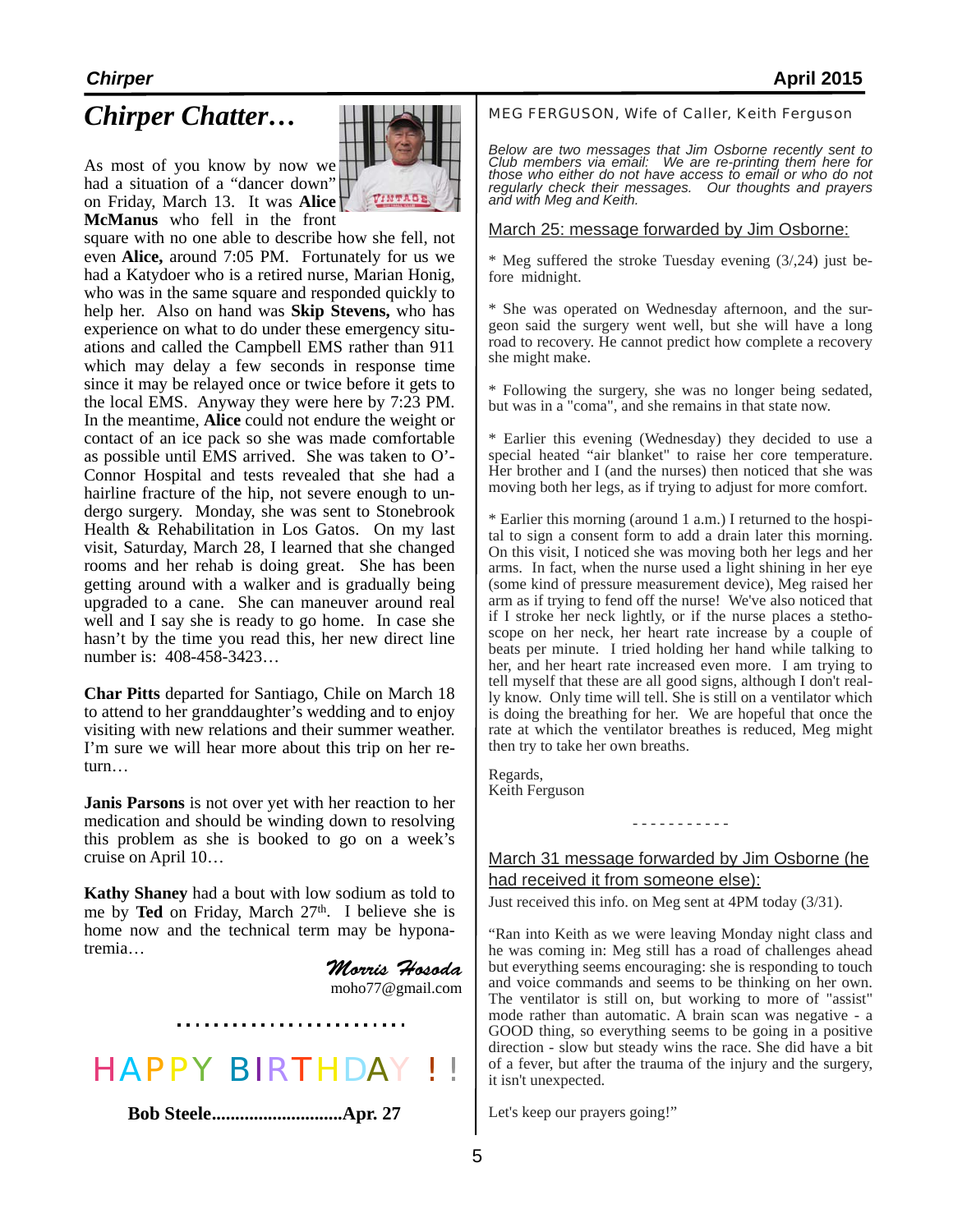# KATYDIDS AND FRIENDS PHOTOS

ST. PATTY'S DAY CELEBRATION **Friday, March 13, 2015** 









MARCH MADNESS **Friday, March 27, 2015** 





Photos courtesy of Stephanie Stevens Photos courtesy of Stephanie Stevens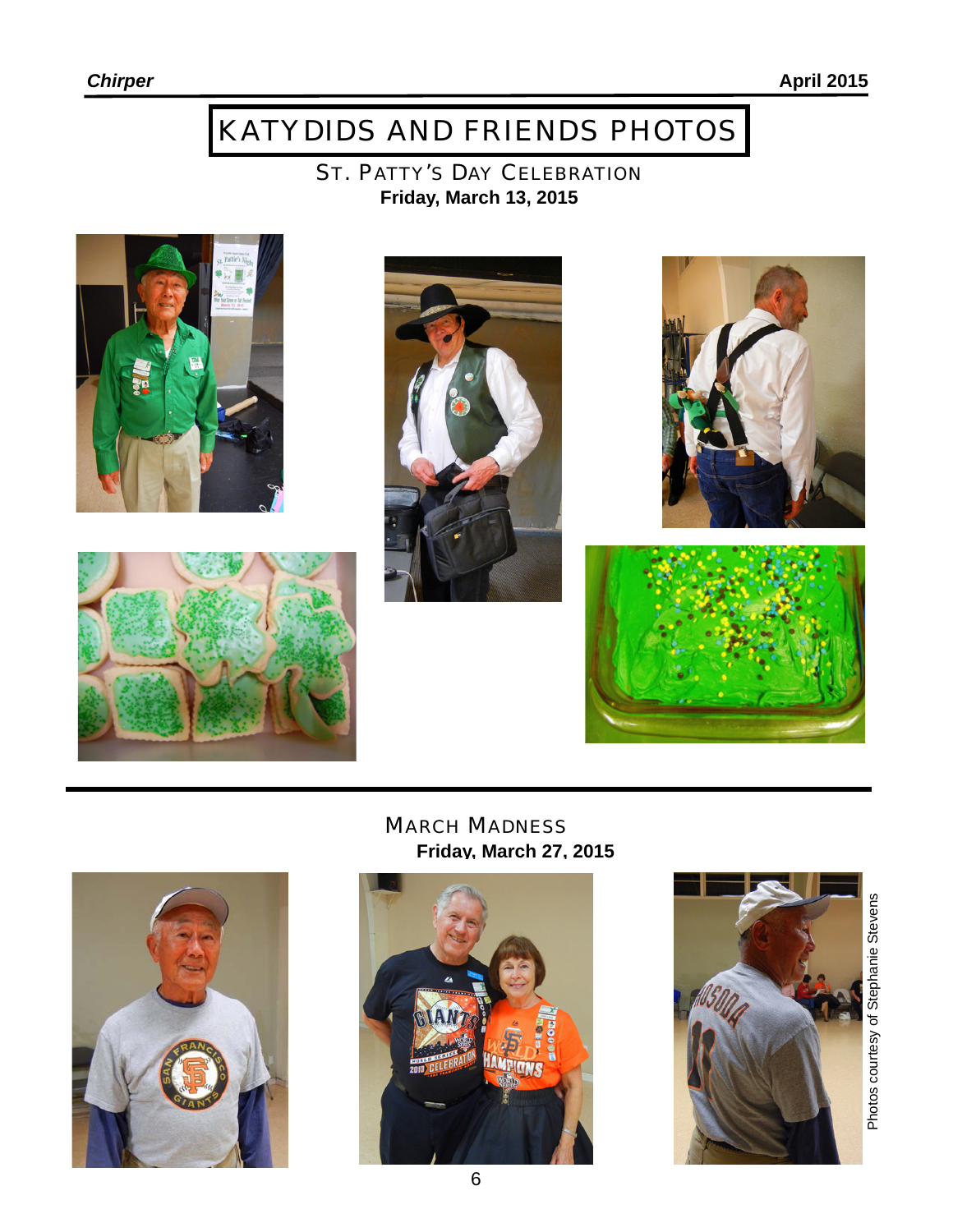# GETTING TO KNOW YOU …

#### *Alan Fanning*

I was born in Placerville, CA, and am the third son of a pair of school teachers. I also have a much younger sister who, with my brothers, lives in Southern California, where we were raised. We are of English, Welsh, Scottish and German extraction.



In my youth I was active in school sports, playing track and football while in high school, and intercollegiate badminton (of all things!) while attending junior college. Upon entering UC Davis as a junior, I quickly became a serious cyclist, participating in daily training rides, club rides and a few attempts at racing. On two occasions I completed the annual Davis Double Century ride (200 miles in one day!).

Upon graduation from UC Davis, I took a training position in San Jose as a mechanical engineer in General Electric's Nuclear Energy Division. I was to spend my whole career (37 years) there. Job responsibilities over the years included the design, analysis, development and testing of nuclear power plant components. I am listed as the inventor, or co-inventor, on 14 related US patents and a few international patents.

Two years after joining GE I took an 8 week sabbatical to follow my dream of riding my bike across the country. This turned out to be a life-defining decision, as it resulted in permanent damage to both of my knees. No longer able to ride with my local club, and eager to make a new circle of friends, I began attending a Sunday morning Christian singles bible study group, where I soon met my future wife. It wasn't long before we were engaged and then married.

We have two children, Laura (33) and Zack (31). Zack has blessed us with two grandchildren. Laura married her longtime boyfriend last fall, in a small "destination wedding" held in Tuscany, Italy. Sadly, my wife was unable to attend, having lost her fight with metastatic breast cancer a year ago this month.

Current interests of mine, aside from my children and grandchildren, include produce gardening, woodworking, auto mechanics and restoration, hiking, cooking, dogs (I have 3), home restoration, and of course, square dancing. The latter has given me cause to buy and wear the western clothing I've always admired, with approximately 20 western shirts being added to my wardrobe over the past 6 months. And, yes, I am a little OCD!